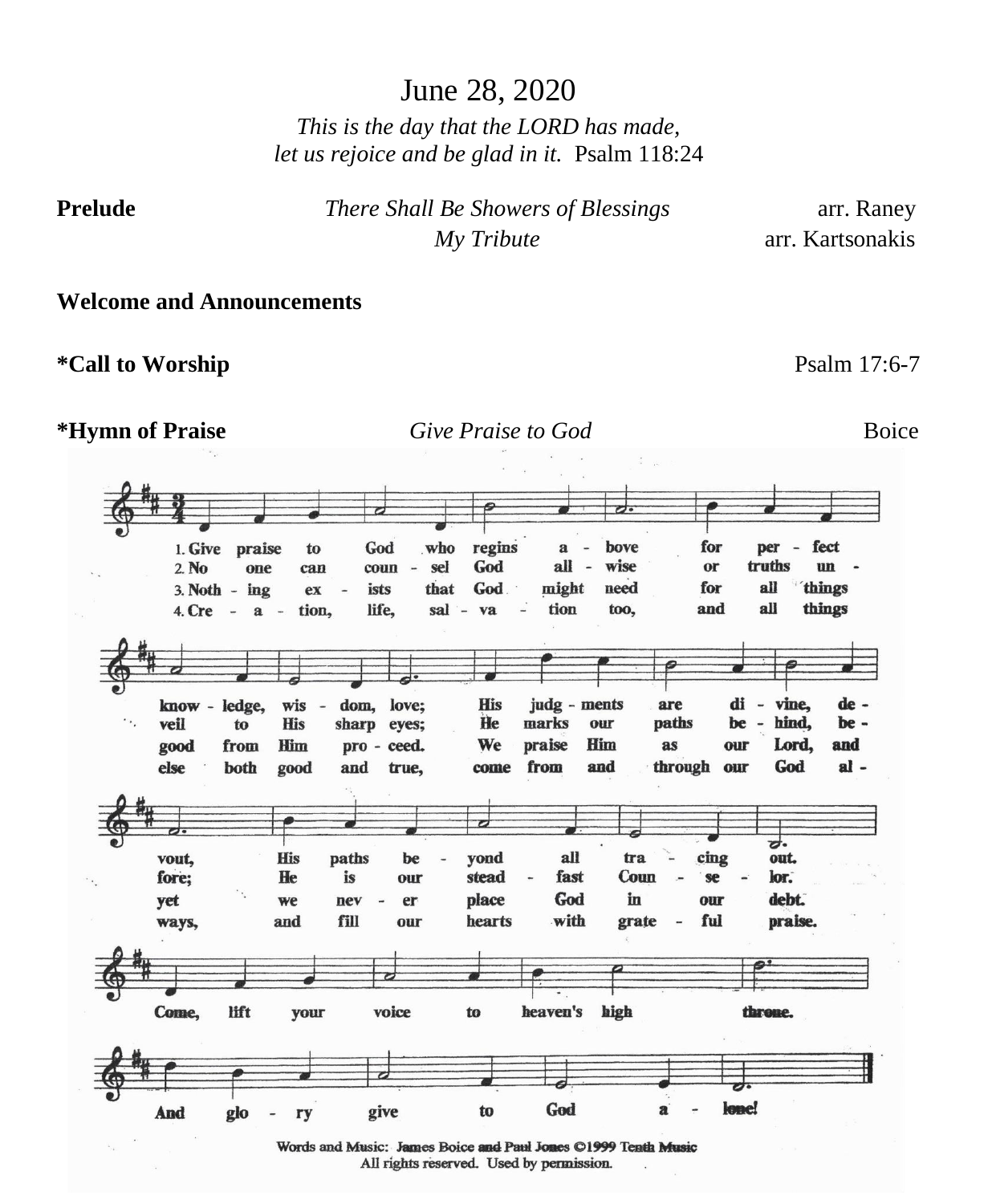#### **\*Prayer of Invocation**

#### **Scripture Reading Exodus 3:1-12**

#### **Prayer of Confession**

Heavenly Father, you have sought us out before the foundations of this world were laid. You bought us at a tremendous price to yourself, the death of your only Son. And you have clothed us in Christ's righteousness so that we are perfect and just in your sight. Yet in spite of all your grace and mercy, we still sin. We, as your sons and daughters, continue to give in to temptations, we fall short of your glory, and we break your law. Forgive us of all our sin and continue to mold us and realign our hearts' affections to desire only you and your glory. And sanctify us more and more to be like your Son Jesus, in Jesus' name, Amen.

#### **Assurance of Pardoning Grace** Psalm 17:15

<sup>15</sup> And I—in righteousness I will see your face; when I awake, I will be satisfied with seeing your likeness.

| *Hymn of Thanksgiving | The Lord Is My Shepherd | <b>Trinity Psalter 23C</b> |
|-----------------------|-------------------------|----------------------------|
| See bulletin insert.  |                         |                            |

#### **Westminster Shorter Catechism 49-50**

- Q. 49 Which is the second commandment?
- **A. The second commandment is,** *Thou shalt not make unto thee any graven image, or any likeness of anything that is in heaven above, or that is in the earth beneath, or that is in the water under the earth: Thou shalt not bow down thyself to them, nor serve them: for I the LORD thy God am a jealous God, visiting the iniquity of the fathers upon the children unto the third and fourth*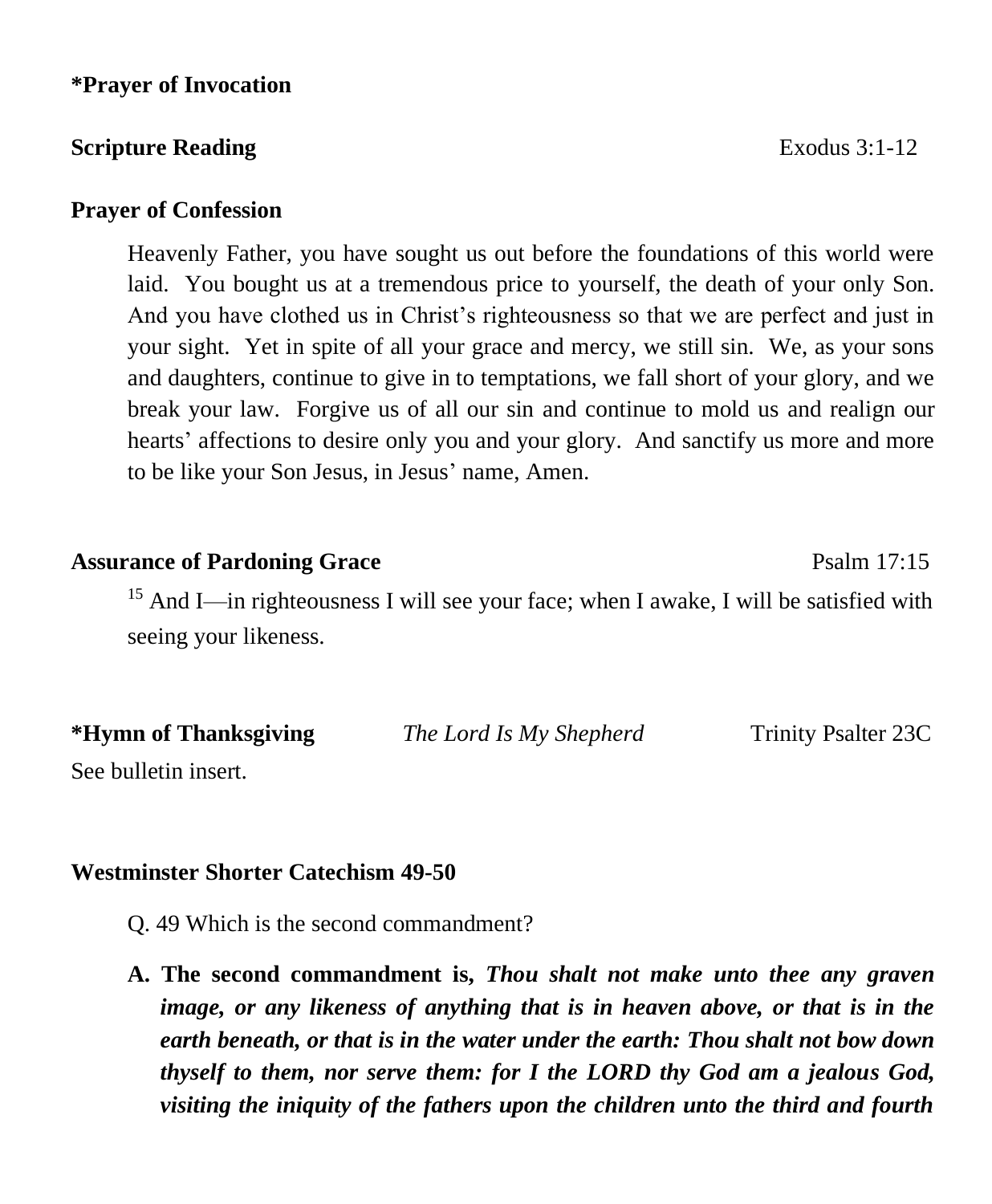*generation of them that hate me; and showing mercy unto thousands of them that love me, and keep my commandments.*

- Q. 50 What is required in the second commandment?
- **A. The second commandment requireth the receiving, observing, and keeping pure and entire, all such religious worship and ordinances as God hath appointed in his Word.**

#### **Prayer of Intercession**

| <i><b>*Hymn of Preparation</b></i> | Jesus, Keep Me near the Cross | No. 264 |
|------------------------------------|-------------------------------|---------|
| Verses $1, 3, \& 4$                |                               |         |

Jesus, keep me near the cross; there a precious fountain, free to all – a healing stream – flows from Calv'ry's mountain. In the cross, in the cross, be my glory ever; till my raptured soul shall find rest beyond the river.

Near the cross! O Lamb of God, bring its scenes before me; help me walk from day to day with its shadow o'er me. In the cross, in the cross, be my glory ever; till my raptured soul shall find rest beyond the river.

Near the cross I'll watch and wait, hoping, trusting ever, till I reach the golden strand just beyond the river. In the cross, in the cross, be my glory ever; till my raptured soul shall find rest beyond the river.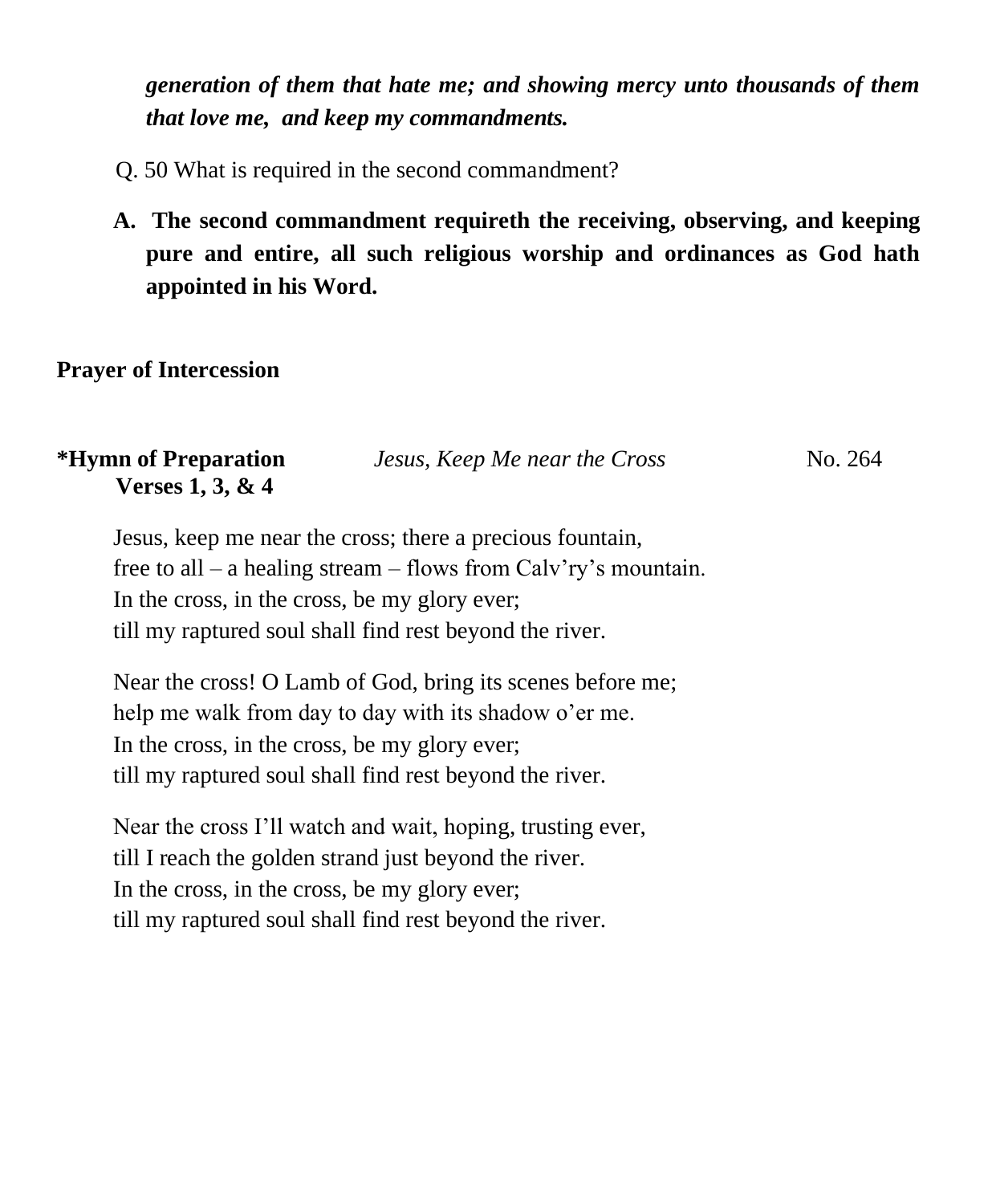Sermon Outline

1. Individual Foundations:

2. Family Foundations:

3. Church Foundations: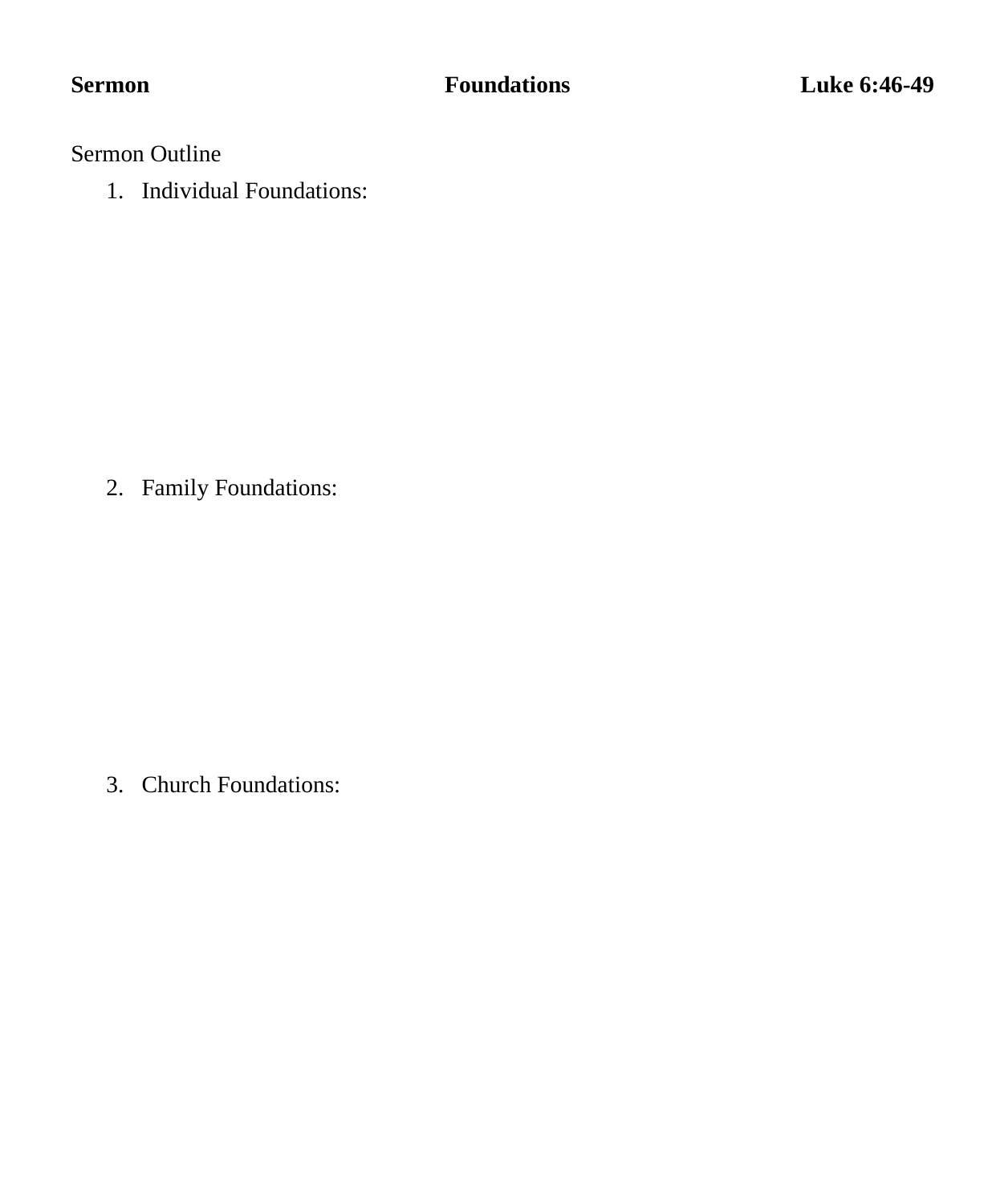Questions for Further Consideration…

1. Gratitude to God for your justification is one motivator to put sin to death in your life. What are some other motivations?

2. Can sanctification turn into legalism? What's the difference between a sanctified life and a legalistic existence?

3. How do you build a strong and solid foundation for your own life, your family's life, and your church's life?

4. What sacrifices will you have to make to see yourself become more holy?

**\*Hymn of Response** *How Firm a Foundation* No. 94

How firm a foundation, you saints of the Lord, is laid for your faith in His excellent Word! What more can He say than to you He has said, to you who for refuge to Jesus have fled?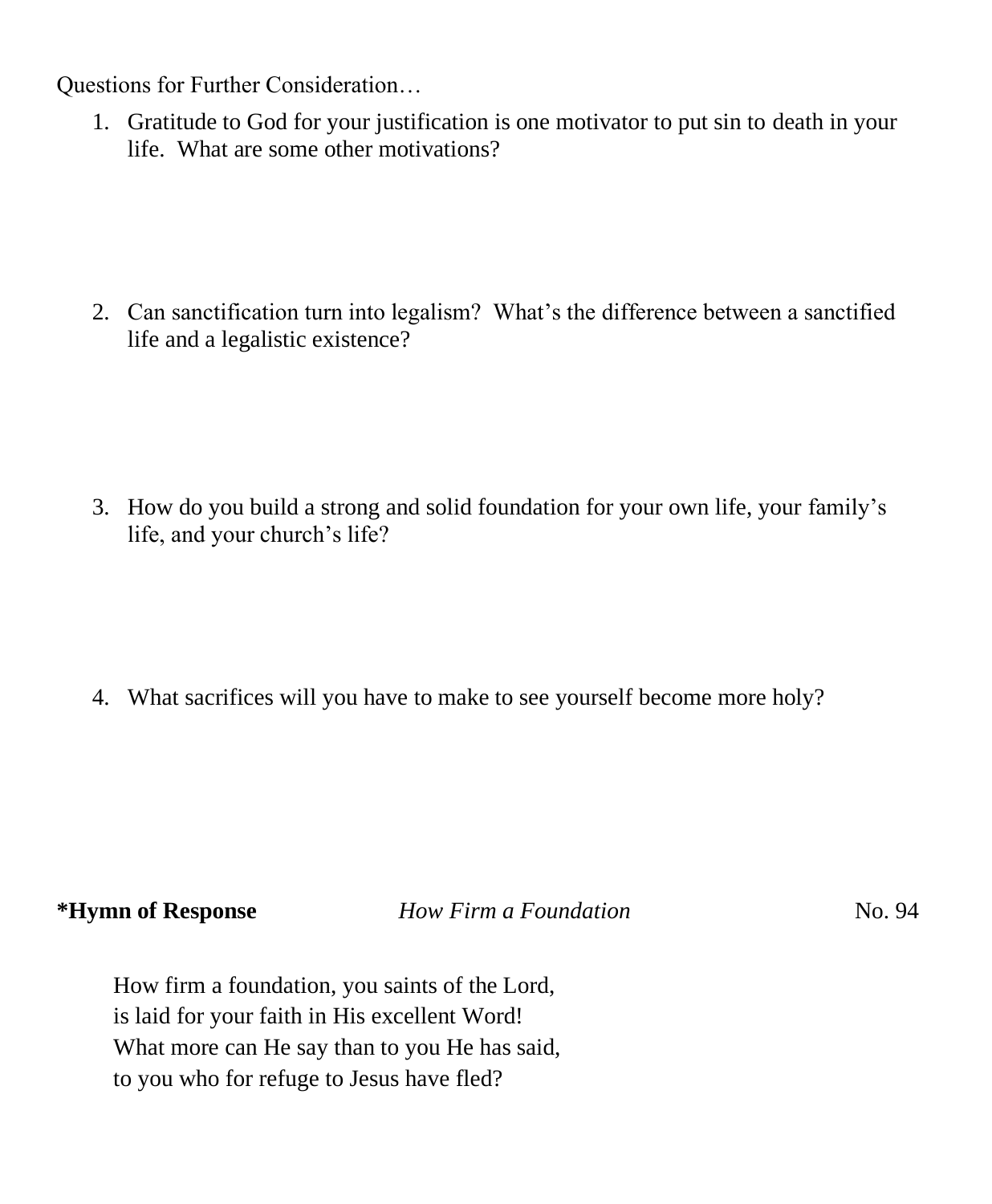"Fear not, I am with you, O be not dismayed; for I am your God, and will still give you aid; I'll strengthen you, help you, and cause you to stand, upheld by My righteous, omnipotent hand."

"When through the deep waters I call you to go, the rivers of sorrow shall not overflow; for I will be with you, your troubles to bless, and sanctify to you your deepest distress."

"When through fiery trials your pathway shall lie, My grace, all-sufficient, shall be your supply; the flame shall not hurt you: I only design your dross to consume and your gold to refine."

"E'en down to old age all My people shall prove My sovereign, eternal, unchangeable love; and when hoary hairs shall their temples adorn, like lambs they shall still in My bosom be borne."

"The soul that on Jesus has leaned for repose, I will not, I will not desert to His foes; the soul, though all hell should endeavor to shake, I'll never, no never, no never forsake."

#### **\*Benediction**

#### **\*Gloria Patri** No. 735

Glory be to the Father, and to the Son, and to the Holy Ghost; as it was in the beginning, is now, and ever shall be, world without end. Amen, amen.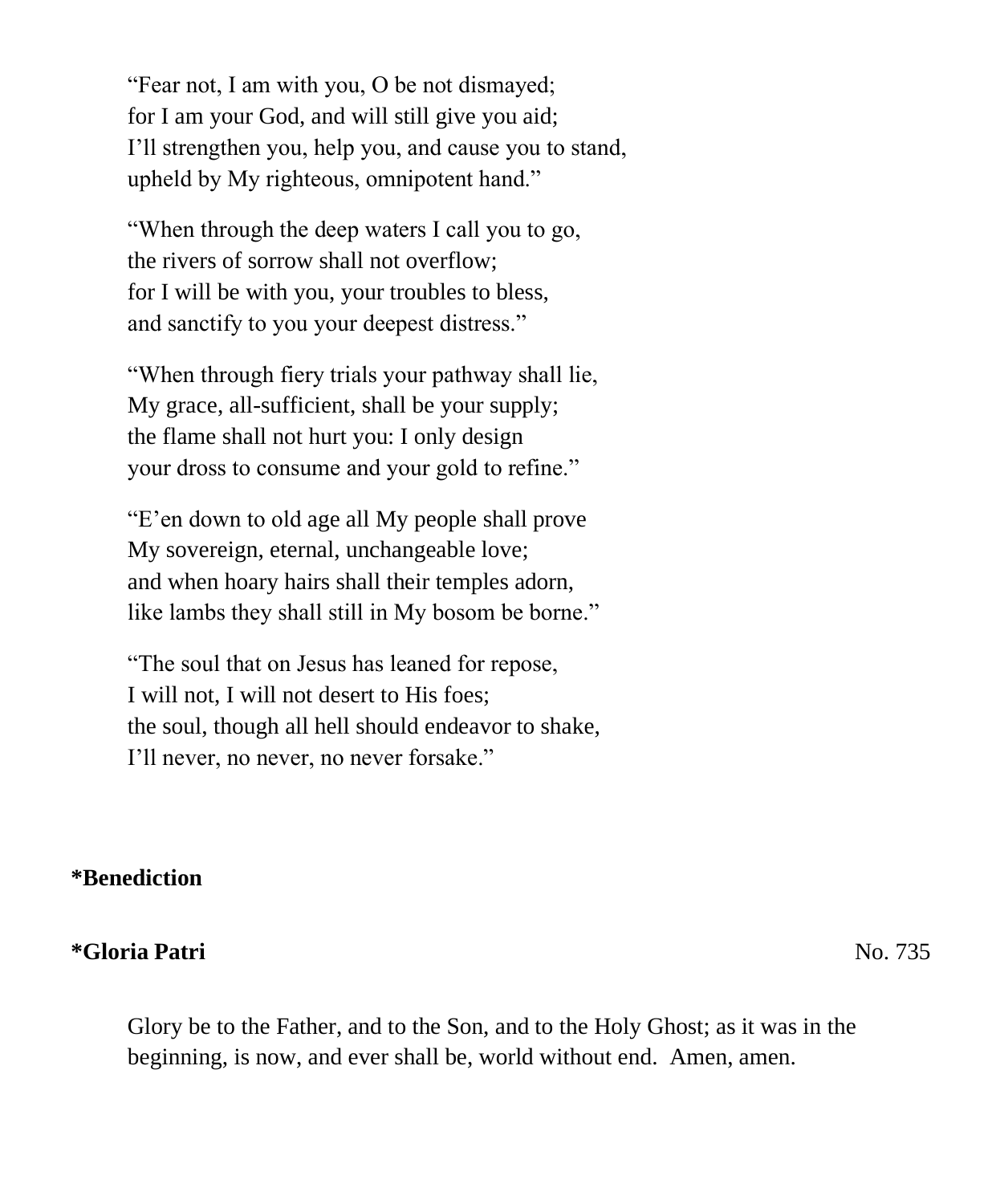**\*Postlude** *He Who Would Valiant Be*arr. Wagner

**\* Congregation:** Please stand as able.

**\* \* \* \* \* \* \* \***

**Organ & Piano** Sandy Schoon **Intercessory Prayer** Nelson Schoon, Elder

## **Weekly Calendar**

| <b>DATE</b>     | TIME              | <b>EVENT</b>                                                 |
|-----------------|-------------------|--------------------------------------------------------------|
| <b>SUN 6/28</b> | 10:00 AM          | Worship Service (also available on YouTube $\&$<br>Facebook) |
|                 | 12:00 PM          | <b>Schoon Care Group</b>                                     |
| <b>MON 6/29</b> | $6:30 \text{ PM}$ | Hrivnak Care Group via Zoom                                  |
| <b>SUN 7/5</b>  | 10:00 AM          | Worship Service (also available on YouTube &<br>Facebook)    |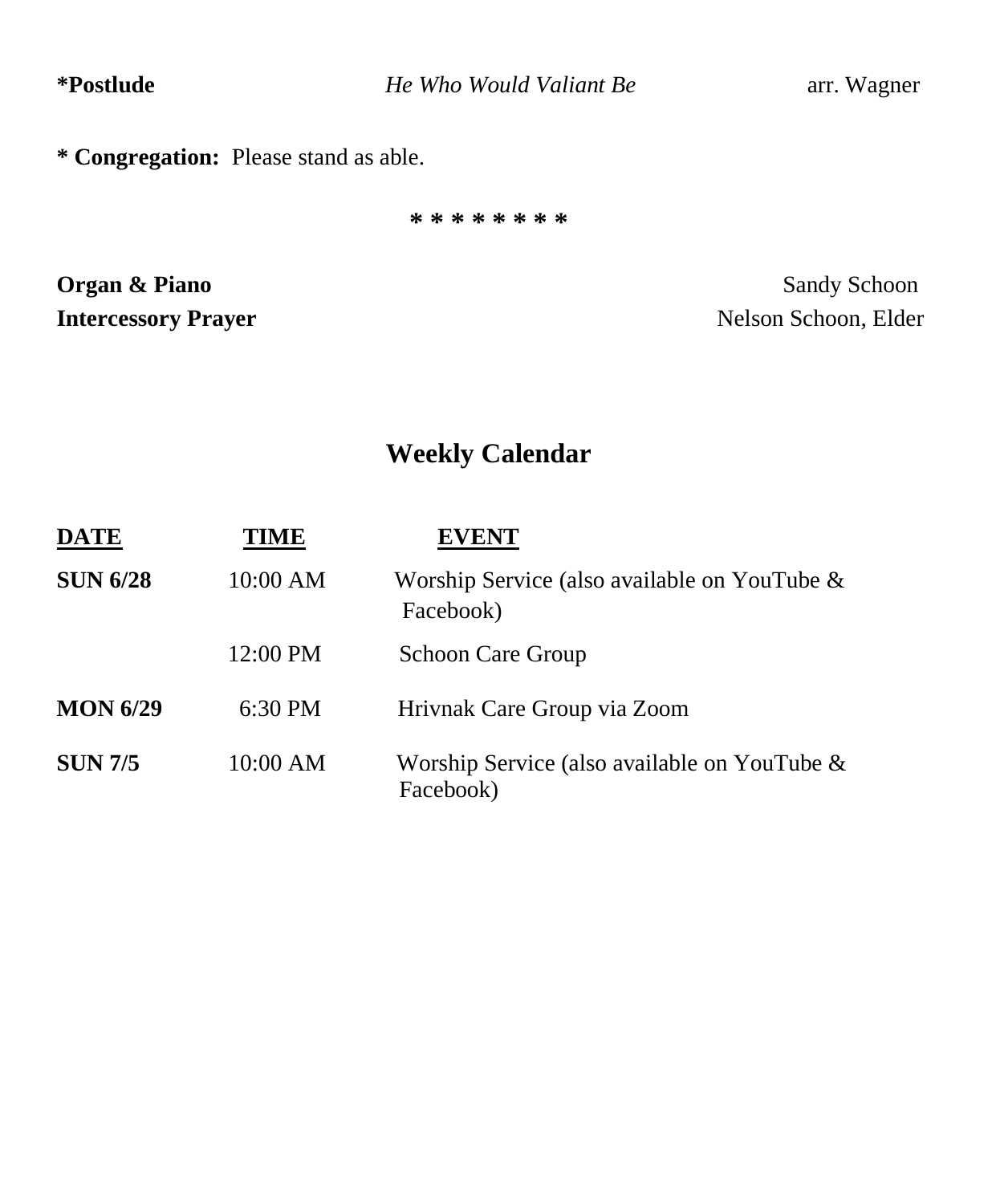## **Serving the Lord**

|                   | 6/28      | 7/5        | 7/12                |
|-------------------|-----------|------------|---------------------|
|                   |           |            |                     |
| <b>AM Nursery</b> | N/A       | N/A        | N/A                 |
| Greeters          | N/A       | N/A        | N/A                 |
| <b>Treats</b>     | N/A       | N/A        | N/A                 |
| Serve/Cleanup     | N/A       | N/A        | N/A                 |
| Audio             | J. Martin | B. Schoon  | <b>B.</b> Armstrong |
| Elder of the Week | Schoon    | Gretzinger | Lindborg            |



# **July Birthdays & Anniversaries**

| 7 <sup>th</sup> |                      | Annmarie Severson $10^{th}$ Bruce Hrivnak & Grace Martin |  |                      |
|-----------------|----------------------|----------------------------------------------------------|--|----------------------|
|                 | $13th$ Cindy Tuitman | $18th$ Ryan Gretzinger                                   |  | $21st$ Nelson Schoon |

 $6<sup>th</sup>$ Chris and Cassy Erickson's Anniversary